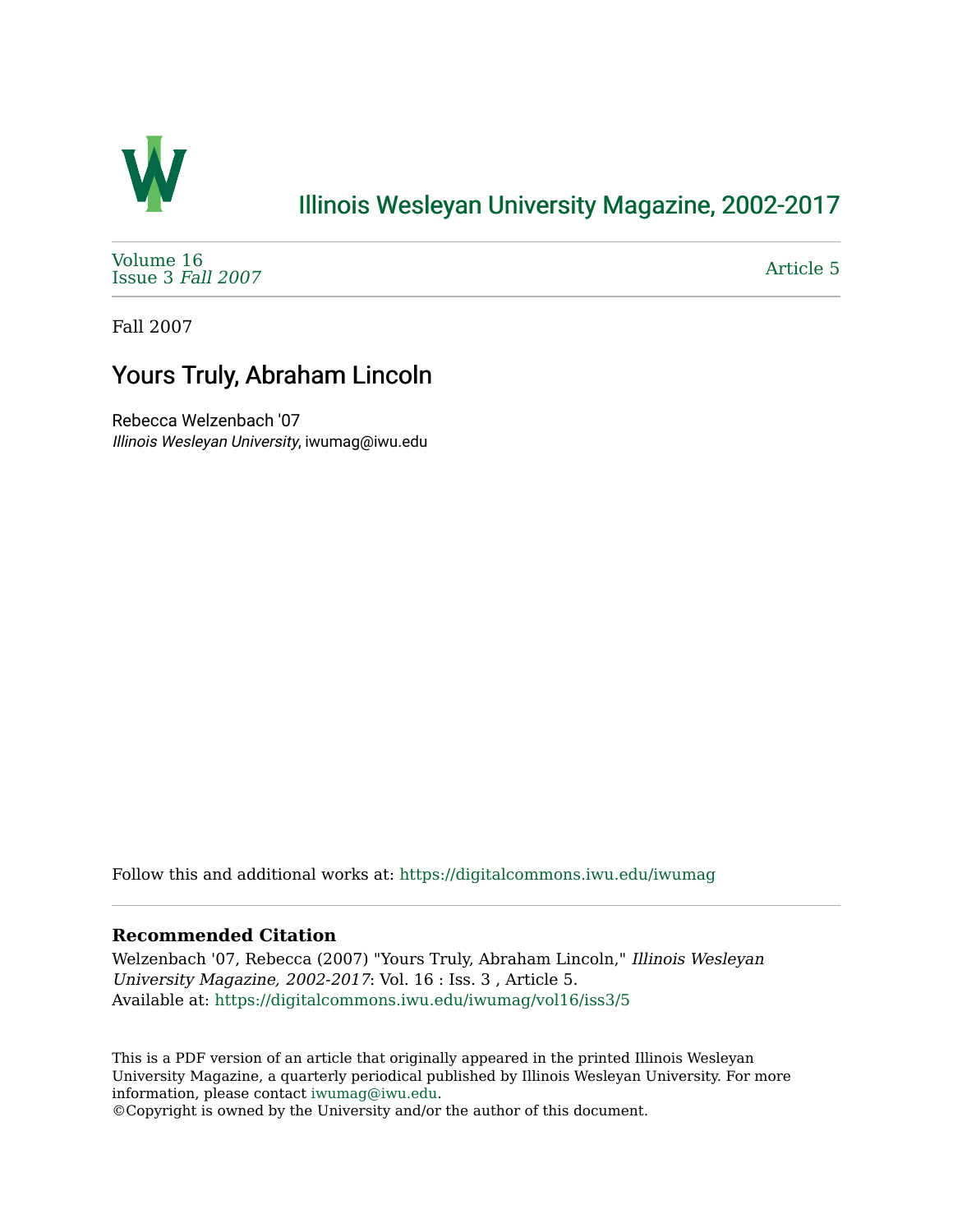

### **Erika Nunamaker '01 joins a huge document hunt in search of the true Lincoln.**

#### **Story by Rebecca Welzenbach '07**

Since the age of 16, Erika Rozinek Nunamaker '01 has been in love with a tall, dark stranger. But what started as a simple crush — a picture in her wallet, a trip to his hometown — is now a daily pursuit. Nunamaker spends her days seeking out and poring over his correspondence and other documents, hoping to reveal something new about a man who left behind so many mysteries.

She isn't alone in her intense curiosity. Millions have been drawn to the life of Abraham Lincoln, widely heralded as America's greatest president. But few people get the kind of access to their hero that Nunamaker enjoys as a research associate for the Papers of Abraham Lincoln project. Based in Lincoln's "hometown," Springfield, Ill., the project may be the biggest ever document hunt. Its goal: to track down and make a permanent record of everything written by or to Lincoln during his lifetime (1809-1865).

To work with such documents is a dream come true for Nunamaker, who really does carry Lincoln's picture in her wallet. "In everything he does he seems to have been very kind and honest," she says. "There's something that people can relate to about him."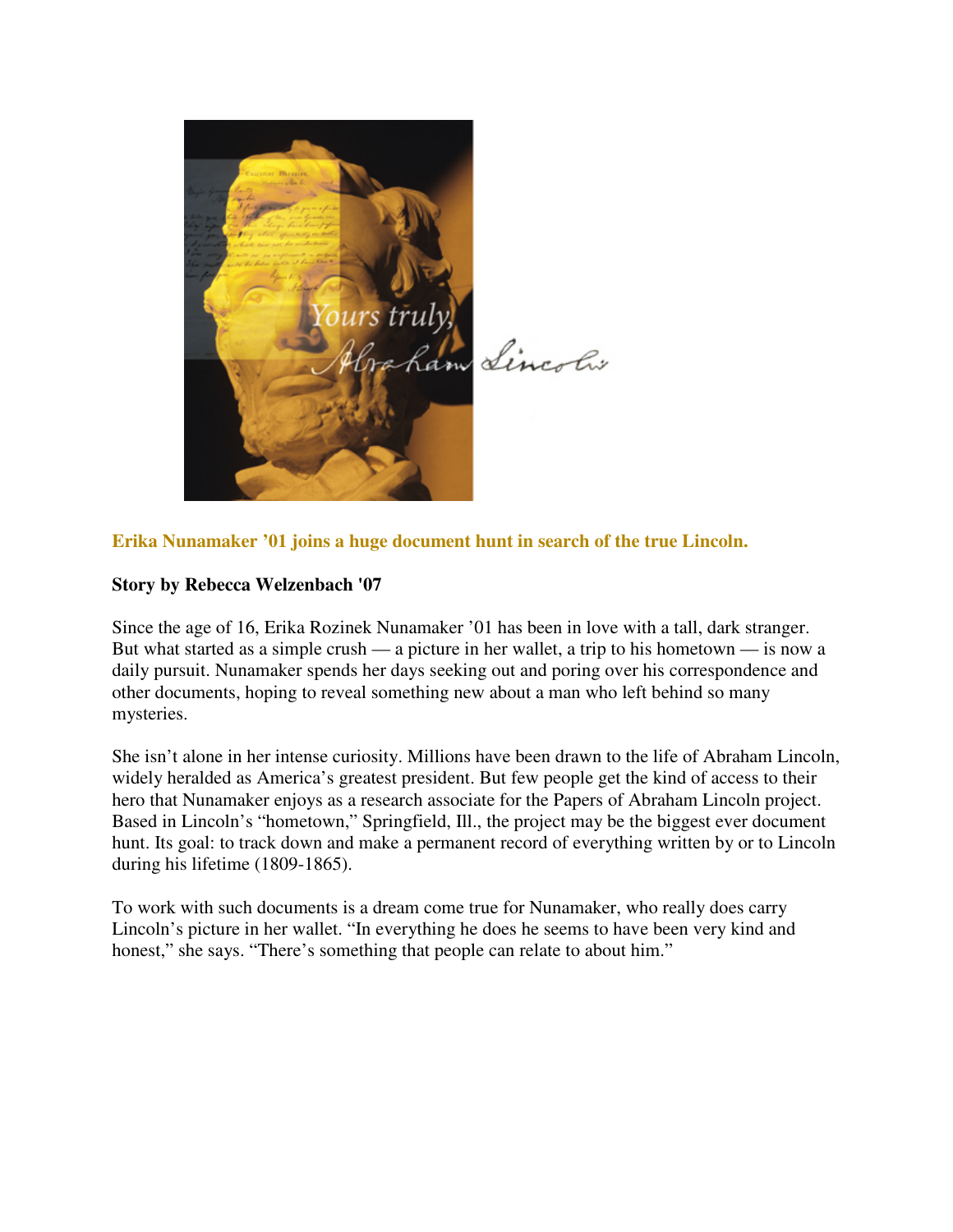

**Erika Nunamaker stands in front of a portrait of Lincoln at the Old State Capitol Building in Springfield, which is home to the Papers of Abraham Lincoln project.**

Nunamaker suggests that Lincoln holds fascination because his personal life remains largely unknown. "All the little pieces of evidence are dots that you can connect to form different pictures," she says. "People are just endlessly redoing the pictures."

Robert Bray, the R. Forrest Colwell Professor of American Literature at IWU, is one of those scholars working to connect the dots. Bray authored an award-winning biography of Methodist evangelist Peter Cartwright, who ran against Lincoln for Congress, and he is now at work on a book about Lincoln himself. He notes, "Lincoln said very little about himself. This is one of the real negative facts of Lincoln studies. You have to put his life together from what other people said about him."

Bray helped introduce Nunamaker to the world of Lincoln studies as a student by encouraging her to attend conferences and introducing her to fellow scholars. He says that the Papers of Abraham Lincoln "will be one of the biggest things to come along in a long, long time. I think it's about as exciting as it gets in Lincoln studies."

The project's first phase encompassed Lincoln's legal career. Phases two and three,

now under way, cover his pre-presidential life and White House years. The end product will be an online database with a digital image of every document, each fully transcribed, annotated and cross-referenced, to help readers make the most of the yellowed pages and spidery 19th-century writing.

In 1953, Lincoln scholars combined forces to create *The Collected Works of Abraham Lincoln*. With the Papers of Abraham Lincoln, scholars like Nunamaker are building on that success, the primary difference being that this is the first project of its kind to be "born digital," she says. Not only will that allow the collection to be made available on the Internet, but additions to it can easily be added over time.

For now, Nunamaker is absorbed in the joy of discovery. She estimates that the project is about a third of the way through its collection phase. Traveling in pairs, the researchers make two-week trips to wherever there are documents — mostly in libraries, museums and even private homes. Using laptops and scanners that they tote in large, wheeled suitcases, Nunamaker and her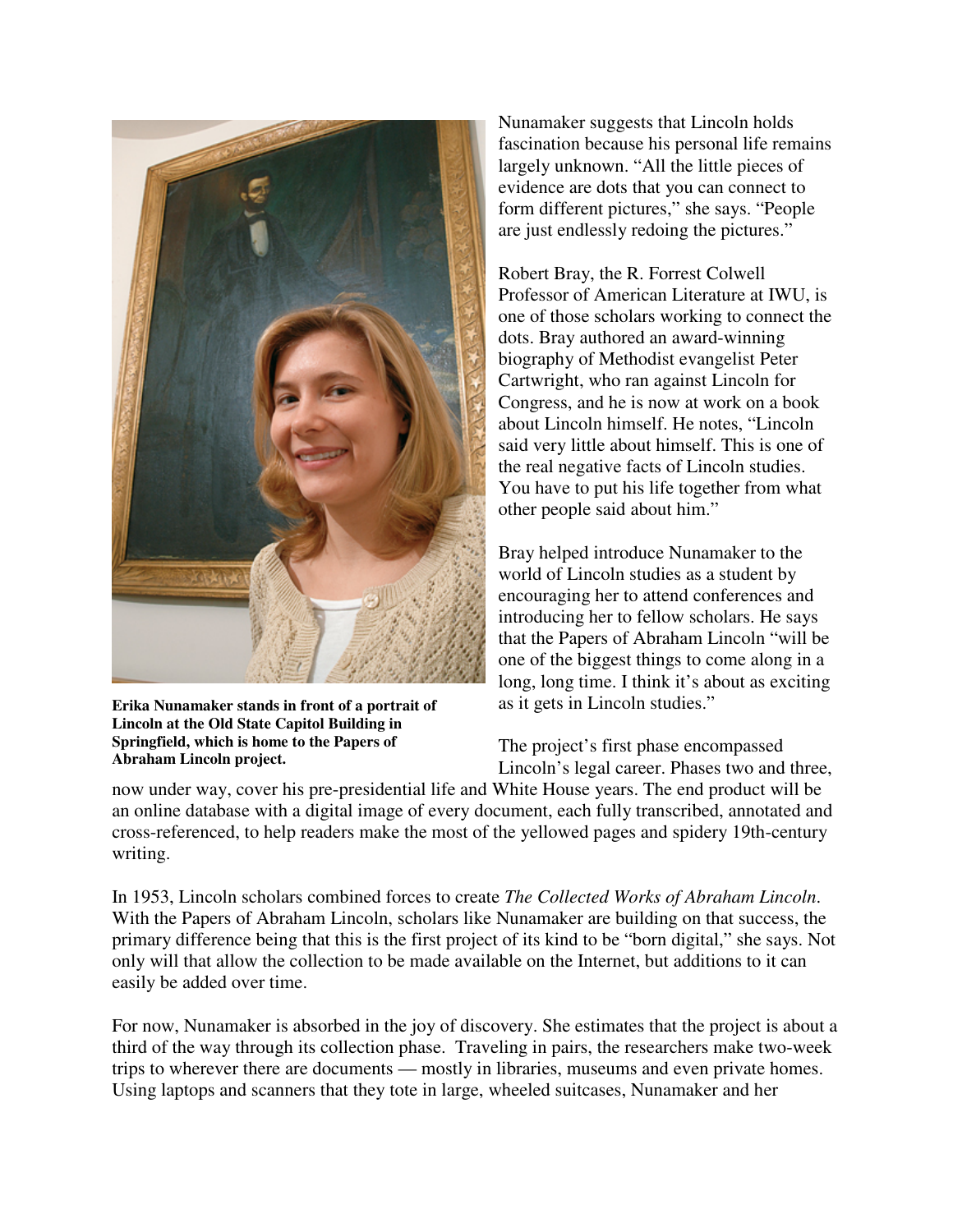colleagues capture high-resolution color images of all the Lincoln letters, appointments, commissions, pardons, orders and resolutions they can find.

Lincoln himself, according to legend, used to carry letters, bills and other documents inside his stovepipe hat. Today those same papers are meticulously protected by most libraries and museums. Privately owned documents are a different story. "A lot of people frame their documents, and you don't want them to," Nunamaker says, because of the paper damage caused by constant exposure to light. She remembers scanning one document, a family heirloom, glued in the 1930s into a damaging frame. Unable to remove the document from the frame backing, Nunamaker's colleague suggested that the owner take it to a professional conservator, who estimated the cost of restoration at \$1,000.

Still, that's pocket change in the world of Lincoln collectors. According to Susan Krause, assistant editor of the Papers of Abraham Lincoln, there has long been a brisk market for such documents. Almost any signed Lincoln manuscript is worth thousands of dollars. Abe's reply to a girl who had urged him to grow whiskers — "Do you not think people would call it a silly affection [sic] if I were to begin now?" — recently sold for over a million dollars.

Because such documents are so valuable, museums and libraries are loath to ship them to Springfield for scanning. And, for the researchers, the computer equipment they use is difficult to check on an airplane. As a result, Nunamaker and her colleagues always trek from city to city by car. "We go to such lengths for some of these documents," Nunamaker says. "On one trip to New Jersey and Pennsylvania, we drove 17 hours over two days. We got to Toms River, New Jersey, and we scanned one appointment that was signed by Abraham Lincoln."

Those hours and miles add up when you take into account that the complete collection will feature between 100,000 and 200,000 images. According to Krause, there is no way to know the potential total: "We have researchers going through the National Archives right now, and they're coming up with new documents all the time." There is also no official record of privately owned documents, which remain unknown until owners come forward with them.

Though the odds may be long, Nunamaker says, "I think we're all secretly hoping" to find a Lincoln diary or his correspondence with his wife, Mary Todd Lincoln. "The personal letters are the most revealing," but most of them are lost. In the few surviving letters of the couple, "he's so teasing and playful. [He and Mary] just seem kind of happy together," she says. Scholars hypothesize that the rest of those letters may have been consumed in the Great Chicago Fire of 1871, when Mary was living there. Other material may have been destroyed by Lincoln's son, Robert, who was very protective of his famously unstable mother. "It just breaks my heart," Nunamaker says. "I think Mary might have a better reputation if their letters could tell her side of the story."

Seeking the essence of Lincoln's world through first-hand sources is a habit Nunamaker learned while double-majoring in history and English at IWU. She garnered honors for research that used letters, diaries and newspapers to analyze the role women played in the 1860 election that made Lincoln president, despite the fact that women at that time couldn't vote. Nunamaker's final paper, "Trembling for the Nation: Illinois Women and the Election of 1860," led to a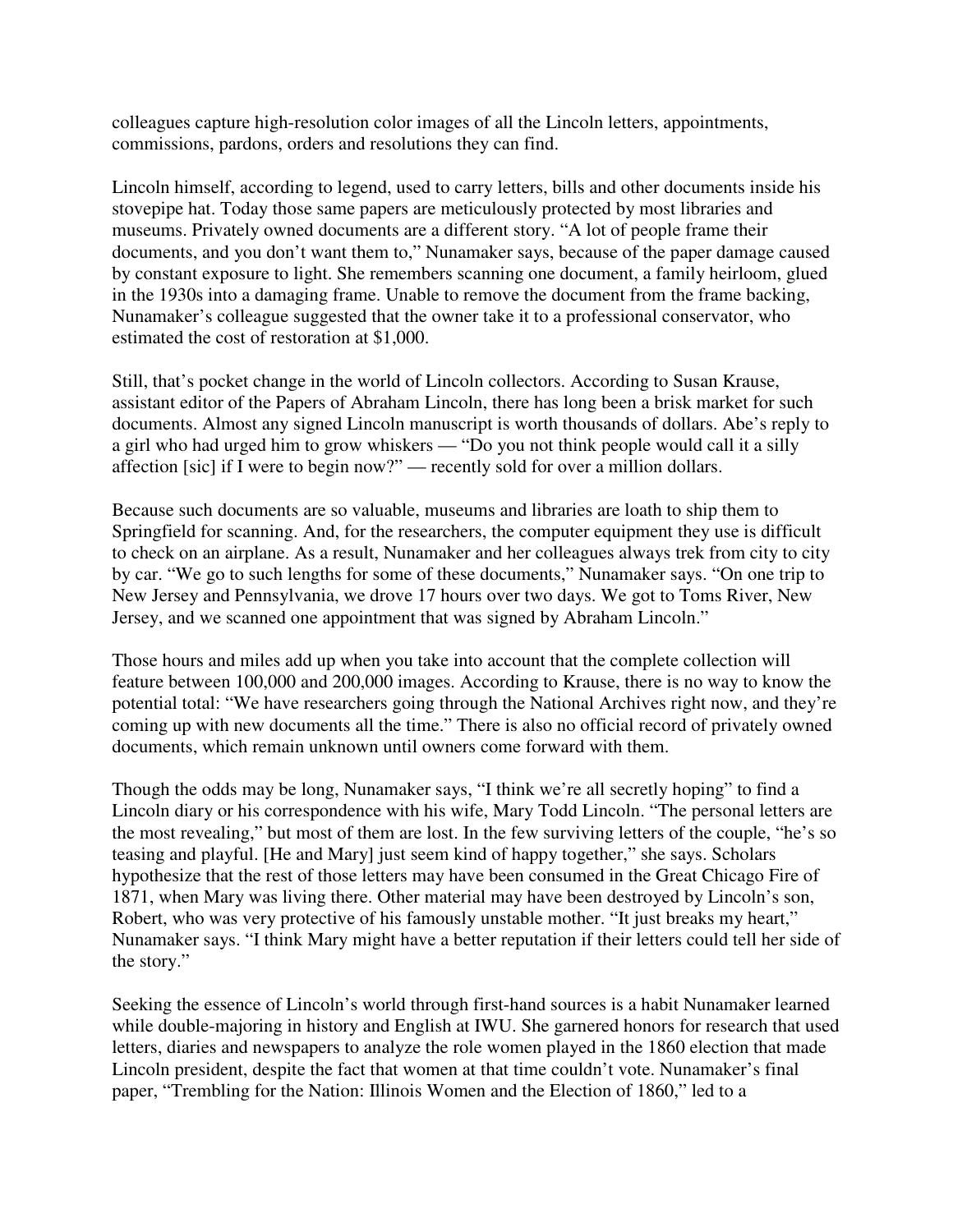presentation at the Conference on Illinois History in 2002 and was later published by the *Journal of Illinois History*. "That's extremely uncommon, to have an undergraduate paper published in a history journal," notes Associate Professor of History April Schultz, her advisor on the project.

Nunamaker's interest in women's history also led her to a three-year internship at Bloomington's historic David Davis Mansion, built in 1872 by Davis, a Supreme Court justice and Lincoln's longtime friend. From putting together a marketing brochure to creating her own women's history tour as a field trip for her class, Nunamaker "got familiar with how you run a small museum," says Marcia Young, the site's superintendent.

That included learning the museum's approach to historical material. "We read everything in the house as a document," Young says, in order to share with visitors "the cultural and social history that these artifacts tell us." Learning that approach came in handy during Nunamaker's graduate studies at the University of Delaware and Henry DuPont Winterthur Museum, where she earned a master's degree in Early American Culture. Her degree emphasized "reading" evidence such as furniture, decor and other artifacts to understand the values of the people who used them. Her paper analyzing one of Lincoln's couches and what it reveals about his early career was published this spring in the *Journal of the* 

*Abraham Lincoln Association.*

These days, Nunamaker focuses on investigating documents, not furniture. When she's not traveling, her workdays are often spent at the Abraham Lincoln Presidential Library and Museum, just a short walk away from her office in Springfield's Old State Capitol Building.

The museum, opened in 2005, has become a huge tourist attraction, but it is the library that gives scholars a thrill, offering "the biggest Lincoln collection in Illinois," says Bryon Andreasen, a research historian for the library. "The only place that has more than we do is the Library of Congress." Andreasen is also gatekeeper to a vault of Lincoln artifacts,



**Last fall, Nunamaker made a stop in Bloomington to scan Lincoln papers stored at the McLean County Museum of History. The museum's collection includes facsimiles of some Lincoln writings and two original letters.**

ranging from the revolver of Lincoln's bodyguard to Mrs. Lincoln's inaugural gown, to the tablecloth used at their wedding.

Nunamaker calls the museum's abundance of material an "embarrassment of riches." Krause calls it "the mother lode." That this treasure trove of invaluable documents and artifacts is located in the heart of Illinois is no surprise to Bray, who notes that "Illinois has been its spiritual home. Everyone who's serious about writing about Lincoln comes to Springfield."

Young adds, "it's wonderful for us" that Nunamaker chose to return to Illinois and "share the benefits of the wonderful education she's received." Nunamaker's ties to the region are strong.